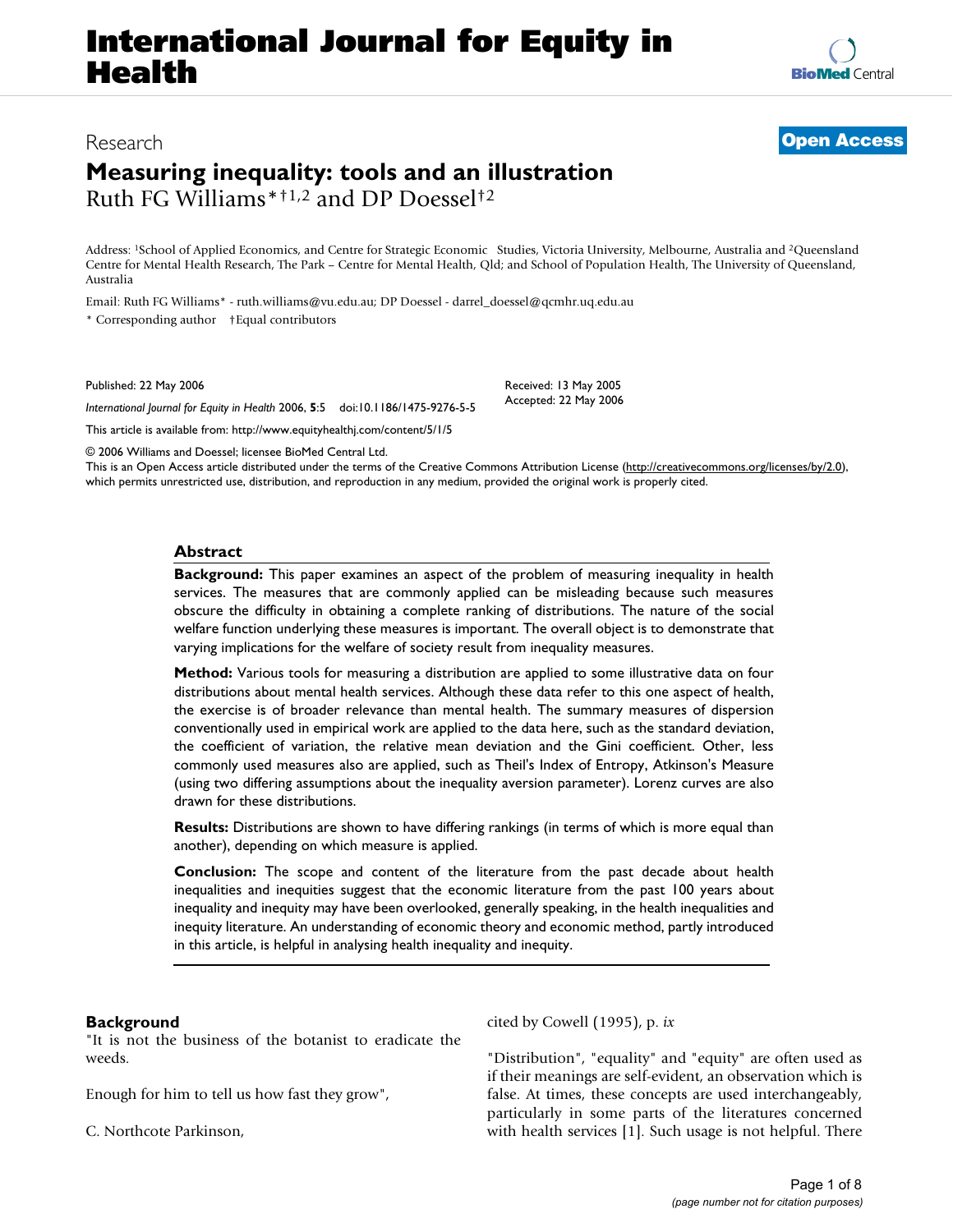are important distinctions of meaning between these terms. Occasionally, "equality" and "equity" are also applied interchangeably when qualifying some other concept, such as "access". This is another unhelpful lack of distinction.

Another area where clarity is lacking is in inequality measurement. Health inequality and inequity have recently been discussed and examined extensively, [21,30] for example, and comprehensively reviewed [22]. However, contrary conceptual and empirical evidence about the causes of health inequality also exists [26-28]. The difference in evidence involves differing approaches to measuring and analysing inequality. The present article considers some aspects of how an understanding of economic method assists in analysing health inequality and inequity.

#### *Distribution, equality and equity*

Economic studies of personal distributional issues commonly examine the distribution of income or of aggregate consumption expenditure. However, an economic approach can also be applied to a sub-set of consumption expenditure, such as that on medical services or other health sector services. Conventional economic measures of distribution of income are applicable to any sub-set of income or consumption. This is, of course, possible because of the conceptual macroeconomic relationships underlying National Income Accounting (the economic basis for determining National Income and the Gross Domestic Product), which demonstrates that expenditures, and sub-groups thereof, are the dual, or the identity, of income.

By implication, national accounting relationships enable the application of the numerous income distribution measures to the relevant sub-set of National Income under study here, viz. health, and also to health expenditures. These concepts are applied here to a distribution on psychiatric services, a sub-group of medical services. Of course, the approach here is applicable to any medical sub-group, and to non-medical groups [2].

Inequality in psychiatric service utilisation *per se* is a relevant quantity of interest because of what it reveals indirectly about the relationship between inequality of health service utilisation and psychiatric need. In examining the nature of mental health inequalities, a limitation is that unit record data on psychiatric service utilisation usually are not available (or if such data are available, they are not available in sufficient quantity for statistically powerful analysis). Thus one cannot determine, at an individual level, how well utilisation relates to need. Analysis of aggregated (or grouped) data is therefore necessary. At this level, it is very pertinent that several epidemiological studies about mental health at the regional level of analysis [23,25,29] reveal that mental health status, i.e. need, is relatively invariant at a regional level. The implication is that, if regional differences are detected in the equality of psychiatric service utilisation, then one must suspect that the difference is arising for reasons other than psychiatric need. Two economic constraints on service utilisation or consumption, *viz.* price (including time price and the costs of distance) and income, are possible "suspects". Measuring inequality in psychiatric service utilisation is, therefore, a relevant quantity of interest.

Consider a hypothetical distribution of any quantifiable variable (i.e. the variable may be personal income or personal consumption but it may also be health expenditures or quantities of psychiatric services). The term, distribution, refers to the frequency with which the data are distributed in the population or sample under study. In other words, we are concerned with analysing how a total (of psychiatric services, say) is distributed amongst the various people who comprise the community. At a general level, we are concerned with the following:

$$
PS = ps_1 + ps_2 + ..., ps_{n'} \text{ or } \sum_{i=1}^{n} ps_i \qquad (1)
$$

where PS is the total of all psychiatric services produced and consumed; and ps*i* is the quantity of psychiatric services consumed by person  $i$ ; and  $i = 1, 2, ..., n$ .

It is clear that such a total of psychiatric services (and the distribution thereof) can be analysed in various time periods. Thus, equation (1) holds for a particular time period t, where  $t = 1, 2, ..., t$ . A subscript on PS below indicates various time periods.

$$
PS_{t=1} = (1, 0, 2, 0, 3, 0, 4, 0, 5, 0, 6) (2)
$$

The subscript 1 associated with PS refers to a particular time period 1. Equation (2) presents the distribution of 21 psychiatric services in total.

Now consider this same eleven-person community at a later time, period 2. In this subsequent time period, the distribution of consumption is as follows:

$$
PS_{t=2} = (2, 0, 4, 0, 6, 0, 8, 0, 10, 0, 12) \quad (3)
$$

Distribution (3) is different from the previous distribution in that each person who has a non-zero consumption of psychiatric services has twice as many services as in Distribution (2). Thus, the total number of psychiatric services produced in this time period is 42, which is, in absolute terms, twice that of the 21 services in the previ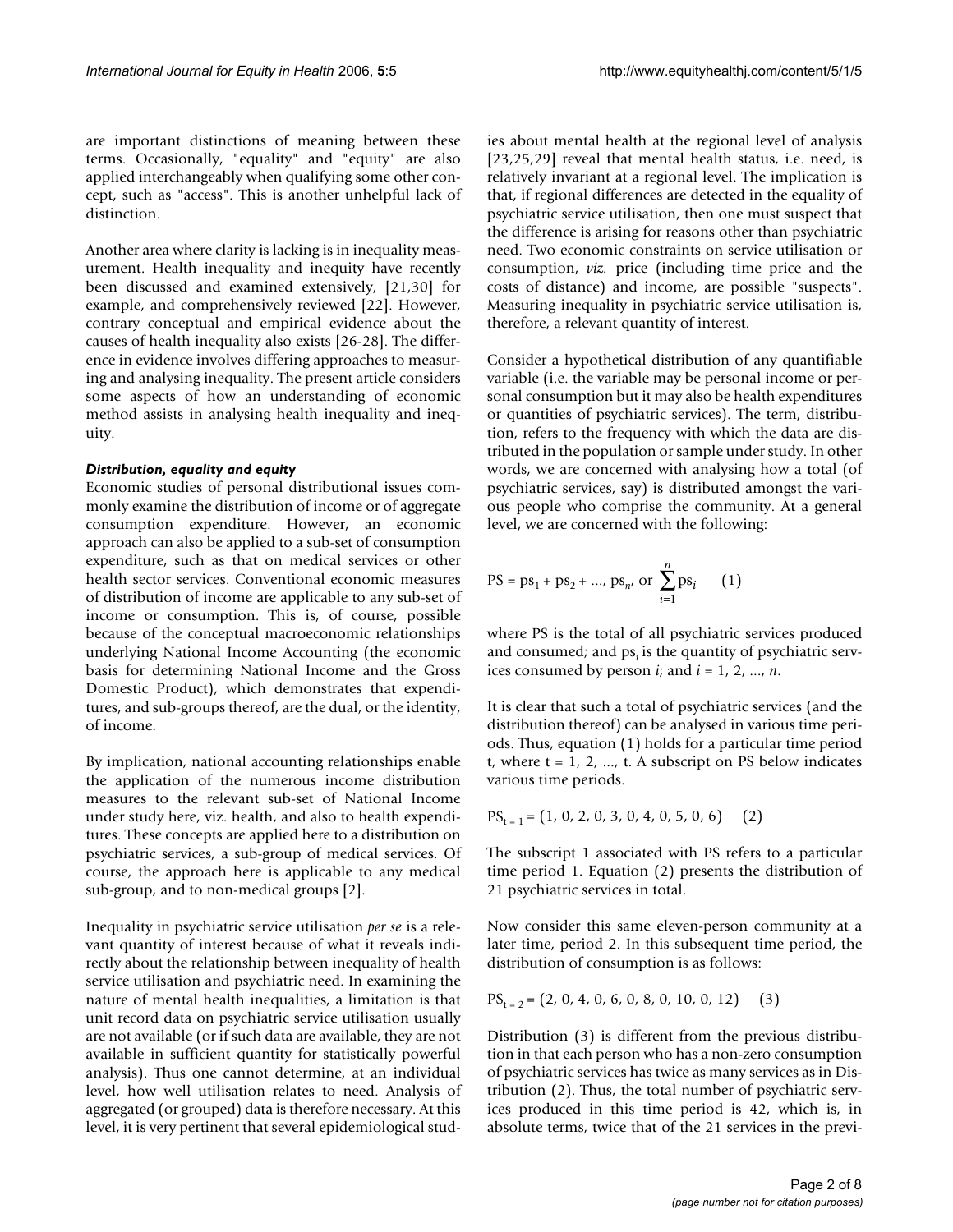ous time period 1. However, the **relative** levels of consumption remain the same as that in period 1.

Examine now another distribution of psychiatric services in this eleven-person community at time period 3:

 $PS_{t-3} = (3, 4, 4, 4, 4, 4, 4, 4, 4, 4, 3)$  (4)

This distribution of psychiatric services involves more equal consumption of these services, although the total number of services, 42, is the same as the total in time period 2. This distribution of psychiatric services involves more equal consumption of these services, although the total number of services, 42, is the same as the total in time period 2. Note that in Distribution (4), individuals who previously consumed zero psychiatric services are now consuming some psychiatric services.

A fourth distribution of psychiatric services exists in time period 4, but there is now a 12-person society, and that additional person consumes three psychiatric services. Thus, there are 46 services distributed within the larger 12 person community. Apart from these two variables, the consumption of psychiatric services is the same, for the first 11 people, as it was in period 2. Thus, the distribution of the 46 psychiatric services in period 4 is as follows:

 $PS_{t = 4} = (2, 0, 4, 0, 6, 0, 8, 0, 10, 0, 12, 3)$  (5)

Thus we have described four distributions of psychiatric services. A question that follows from the above is this: are these distributions the same, or are they different? This question is too general and can lead to an ambiguous conclusion.

Let us now compare the distribution  $PS_{t=1}$  with the distribution PS<sub>t = 2</sub>. These two distributions are different in terms of absolute consumption, in that each person consuming some psychiatric services is consuming twice as many services compared with their consumption in period 1. The total number of psychiatric services in period 2 is also twice as high as it was in period 1. However, the relative consumption in the two periods is the same. So, in an absolute sense the distributions are different, but in a relative sense, they are the same.

Having presented these distributions, let us consider some economic interpretations. Economic meaning can be attached to the statistical measurement of equality. It (equality) is a concept that can be measured and described with the tools of positive economics, and its presence can be verified or falsified. For example, the share of total psychiatric services of each individual in a population can be calculated. If each individual's share of the total is not the same as each other's share, then the distribution is not equal.

A distribution may be characterised by equality, or by degrees of equality; it may also be characterised by degrees of equity. The equity of a distribution is difficult to judge, even when individuals' shares (say, in total psychiatric services) are equal. This is usually because other characteristics, e.g. illness, may be relevant. The equitability of a distribution is also difficult to judge when individuals' shares are unequal. There is no evidence provided here about whether Distribution (4) above is more equitable than Distribution (3). Lorenz [3] discussed this point. Depending on various value judgements, additional information about each person's mental health status and income level, or other factors deemed relevant, is required to judge which of distribution  $(2)$ ,  $(3)$ ,  $(4)$  or  $(5)$  is "fairer".

In some accounts of these points [4,5], there are implicit value judgements in addition to the explicit statements commencing the study. This tendency, which occurs in the majority of studies in the health services literatures, makes it difficult to know the grounds upon which welfare judgements about the achievement of "more" or "less" equality / equity are being made.

The conventional statistical measures of location and dispersion and the economic measures of inequality will now be discussed.

#### **Method**

Describing a distribution statistically requires determining the location and dispersion of the data. The location of a data set refers to the absolute levels of the data. Dispersion refers to the extent of inequality between observations, relatively speaking. The distinction between these two concepts can be understood particularly clearly when comparisons of data sets are made. For example, in the distributions  $PS_1$  and  $PS_2$  above, the absolute level of the numbers of psychiatric services in those distributions differs (i.e. their location differs), but the relative distribution of psychiatric services of each distribution (i.e. the dispersion) is equivalent. The distinction between the concept of the location of a distribution (and its measurement), and the concept of dispersion (and its measurement) is long-standing in statistical discourse [e.g. [6]] and in economics discourse [e.g. [7]].

#### *Measures of location and dispersion*

Let us consider the measurement of the concept of location. Location is a dimension (measure or index) of central tendency, i.e. of where the distribution is positioned. The arithmetic mean is the most commonly encountered of such measures; other means that are less frequently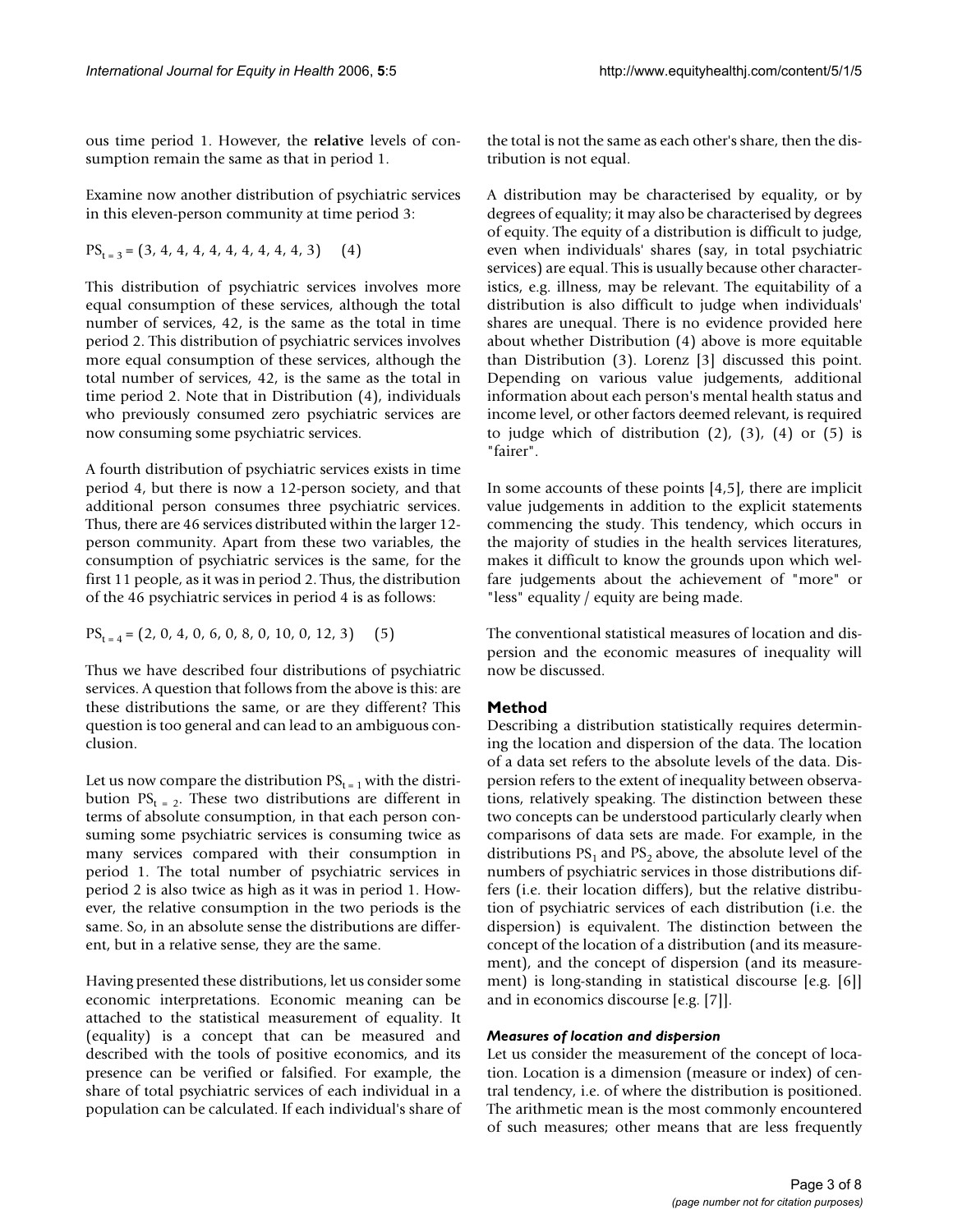encountered are the geometric mean and the harmonic mean. The median and its various derivative measures, e.g. the percentile, quartile and quintile, as well as the mode, are other measures of central tendency. All such measures are concerned with determining where in numeric space a distribution is located.

Dispersion (or the "relative distribution", described loosely) is the other dimension (or descriptor) of a distribution. Measures of dispersion are concerned with the variability or inequality in the distribution. Such measures include the following: the range (and other measures derived from the range, such as the interdecile and the interquartile); and also various measures of deviation from, say, the mean e.g. the variance, the mean deviation and the standard deviation; and other deviation measures, such as the mean difference, and the relative mean deviation. Other measures of dispersion that involve a standardised unit of measurement include the coefficient of variation (first defined by Pearson), the Lorenz curve, and the Gini coefficient of concentration [3,6-8] The measures are discussed again below.

All such measures may be referred to as "univariate" measures of dispersion. "Bivariate" measures of a distribution [10-12] refer to measures of dispersion of a bivariate relationship, i.e. of the variable under study and also an additional variable. In other words, a second dimension that is associated with the distribution, such as a demographic or socio-economic dimension, is included. In most cases, ranked data are involved. An example of such a measure is the relative index of inequality [9,10]. A very common bivariate measure in the health literature is the concentration index [13,14].

There is another important class of measures, which involve an explicit theoretical basis for the economics of inequality. Early last century, equality measures that are based upon a social welfare function were proposed [15,16]. Such measures are relevant to economic studies of inequality because statistical measures of dispersion do not necessarily measure the economic concept of inequality. Atkinson's index, or measure, links a social welfare function to a concept of equality. Atkinson employs the notion of measuring the cumulative deviation from the "equally distributed equivalent income", which is the "level of income per head which if equally distributed would give the same level of social welfare as the present distribution" [16]. (In all discussions here, the word "psychiatric services" can replace "income".) In Atkinson's measure, a parameter for assumed levels of inequality aversion ε is used. As the value of ε rises, relatively more weight is attached to inequality at the lower end of the distribution, and relatively less at the upper end. When ε is very large, inequality is sensitive only to transfers among the lowest levels; when ε is zero, transfers (of, say, income or health services) have zero weight, and distributions are ranked only in terms of the total level of income (or total level of health/psychiatric services). Cowell [7] shows the relationship between the distribution of income and the distribution of utility via a four-quadrant diagram, and demonstrates how differing inequality measures can be derived from various values of ε.

Another measure in this class involves a different conceptual basis based upon the entropy concepts used in information theory. Theil's entropy index [17] is specifically useful for its decomposition properties [7].

Mathematical functions exist for all such measures, and the properties of those formulae can be evaluated against criteria about what properties are desirable for an inequality measure [e.g. [7]]. Note that while specialised equality indexes are usually regarded as superior to simple statistical measures, suitable data are necessary.

This discussion of more specialised measures has introduced the idea that equality measures all have a welfare basis and that even descriptive (summary) statistics, for which there may be no explicit welfare basis, have an implicit welfare basis. Welfare weights are built into their formulae, weightings that are arbitrary in terms of their economic meaning, and the welfare implications are discussed elsewhere [7,18,19,24].

# **Results**

Some of the measures of location and dispersion just discussed are demonstrated in this Section using the data for the four distributions that were provided in the previous Section, viz.  $PS_{t=1}$ ,  $PS_{t=2}$ ,  $PS_{t=3}$  and  $PS_{t=4}$ .

Table 1 presents measures of the absolute level of consumption of psychiatric services, the measures of the relative levels of consumption, or dispersion, for each of these distributions. Note that two measures of the location of these distributions are given in Columns (2) and (3) of the Table, the mean and the median. The measures of dispersion are provided in the next columns of the Table: the range; the standard deviation; the coefficient of variation; the relative mean deviation; the Gini coefficient; Theil's entropy index; and the Atkinson measure, with two assumed values for the inequality aversion parameter,  $\varepsilon$  = 0.25; and  $\varepsilon$  = 0.75. See Columns (4) to (10).

It is crucially important to keep in mind that the Atkinson measure is included here by way of illustration, but actually it is inappropriate to apply this index to distributions where zeros are involved. Where non-zero data sets are available, the Atkinson measure is a powerful index, as both an inequality measure and as an index of the poten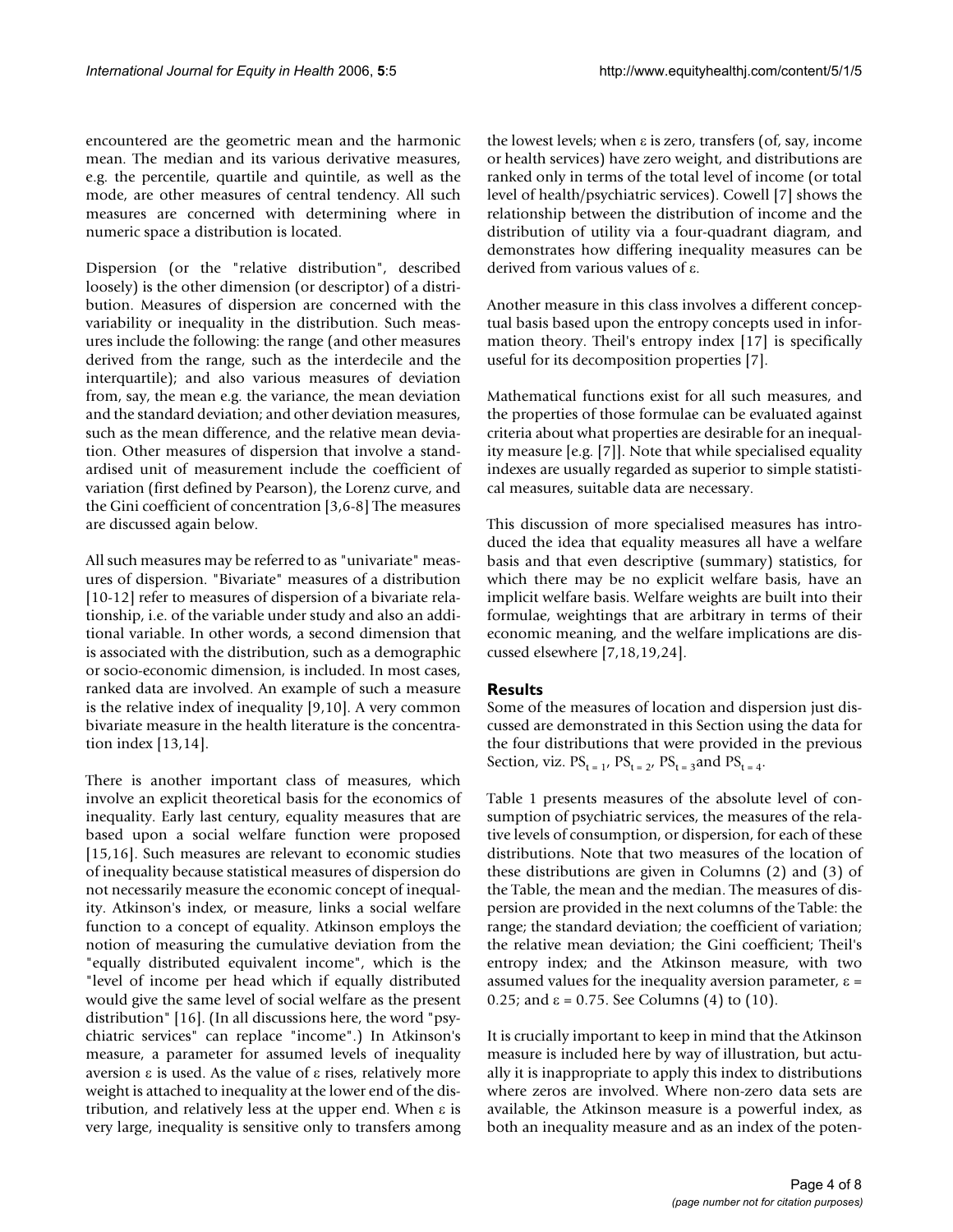**Table 1: Some measures of dispersion of four illustrative distributions of psychiatric services**

| Absolute and Relative Consumption of Psychiatric Services<br>in Each Time Period |                                                                                                                       | <b>Measures of</b><br>Total<br>Psych.<br>Location<br><b>Services</b> |                         |                         | Measures of Dispersion   |                  |                   |                          |                    |                     |                         |            |
|----------------------------------------------------------------------------------|-----------------------------------------------------------------------------------------------------------------------|----------------------------------------------------------------------|-------------------------|-------------------------|--------------------------|------------------|-------------------|--------------------------|--------------------|---------------------|-------------------------|------------|
|                                                                                  |                                                                                                                       | (1)                                                                  | <b>MN</b><br>(a)<br>(2) | <b>MD</b><br>(a)<br>(3) | <b>RNG</b><br>(a)<br>(4) | SD<br>(a)<br>(5) | CoV<br>(a)<br>(6) | <b>RMD</b><br>(a)<br>(7) | Gini<br>(a)<br>(8) | Theil<br>(a)<br>(9) | Atkinson<br>(a)<br>(10) |            |
|                                                                                  |                                                                                                                       |                                                                      |                         |                         |                          |                  |                   |                          |                    |                     | $A_{0.25}$              | $A_{0.75}$ |
| PS <sub>1</sub>                                                                  | TIME PERIOD   (II persons)<br>Absolute Consumption of Psych. Services:<br>1, 0, 2, 0, 3, 0, 4, 0, 5, 0, 6             | 21 units                                                             | 1.91                    | 1.00                    | $0 - 6$                  | 2.256            | 1.18              |                          |                    |                     |                         |            |
|                                                                                  | Relative Consumption of Psych. Services (%): 4.8, 0,<br>9.5, 0, 14.3, 0, 19.0, 0, 23.8, 0, 28.6                       | 100%                                                                 |                         |                         |                          |                  |                   | $-0.005$                 | 0.64               | 0.319               | 0.2106                  | 0.8538     |
| PS <sub>2</sub>                                                                  | TIME PERIOD 2 (11 persons)<br>Absolute Consumption of Psych. Services:<br>2, 0, 4, 0, 6, 0, 8, 0, 10, 0, 12           | 42 units                                                             | 1.91                    | 2.00                    | $0 - 12$                 | 4.513            | 1.18              |                          |                    |                     |                         |            |
|                                                                                  | Relative Consumption of Psych. Services (%): 4.8, 0,<br>9.5, 0, 14.3, 0, 19.0, 0, 23.8, 0, 28.6                       | 100%                                                                 |                         |                         |                          |                  |                   | $-0.005$                 | 0.64               | 0.319               | 0.2106                  | 0.8550     |
| $PS_3$                                                                           | TIME PERIOD 3 (11 persons)<br>Absolute Consumption of Psych. Services:<br>3, 4, 4, 4, 4, 4, 4, 4, 4, 4, 3             | 42 units                                                             | 3.82                    | 4.00                    | $3 - 4$                  | 0.405            | 0.11              |                          |                    |                     |                         |            |
|                                                                                  | Relative Consumption of Psych. Services (%): 7.1, 9.5,                                                                | 100%                                                                 |                         |                         |                          |                  |                   | $-0.005$                 | 0.03               | 0.002               | 0.0019                  | 0.0047     |
| PS <sub>4</sub>                                                                  | TIME PERIOD 4 (12 persons)<br><b>Absolute Consumption of Psych. Services:</b><br>2, 0, 4, 0, 6, 0, 8, 0, 10, 0, 12, 3 | 45 units                                                             | 3.75                    | 2.50                    | $0 - 12$                 | 4.309            | 1.15              |                          |                    |                     |                         |            |
|                                                                                  | Relative Consumption of Psych. Services (%): 4.4, 0,<br>8.9, 0, 13.3, 0, 17.8, 0, 22.2, 0, 26.7, 6.7                  | 100%                                                                 |                         |                         |                          |                  |                   | 0.000                    | 0.38               | 0.286               | 0.2109                  | 0.9942     |

Notes: (a) MN – mean; MD – median; RNG – range; SD – standard deviation; CoV – coefficient of variation; RMD – relative mean deviation; Gini – Gini coefficient; Theil – Theil index of entropy; Atkinson – Atkinson measure of inequality.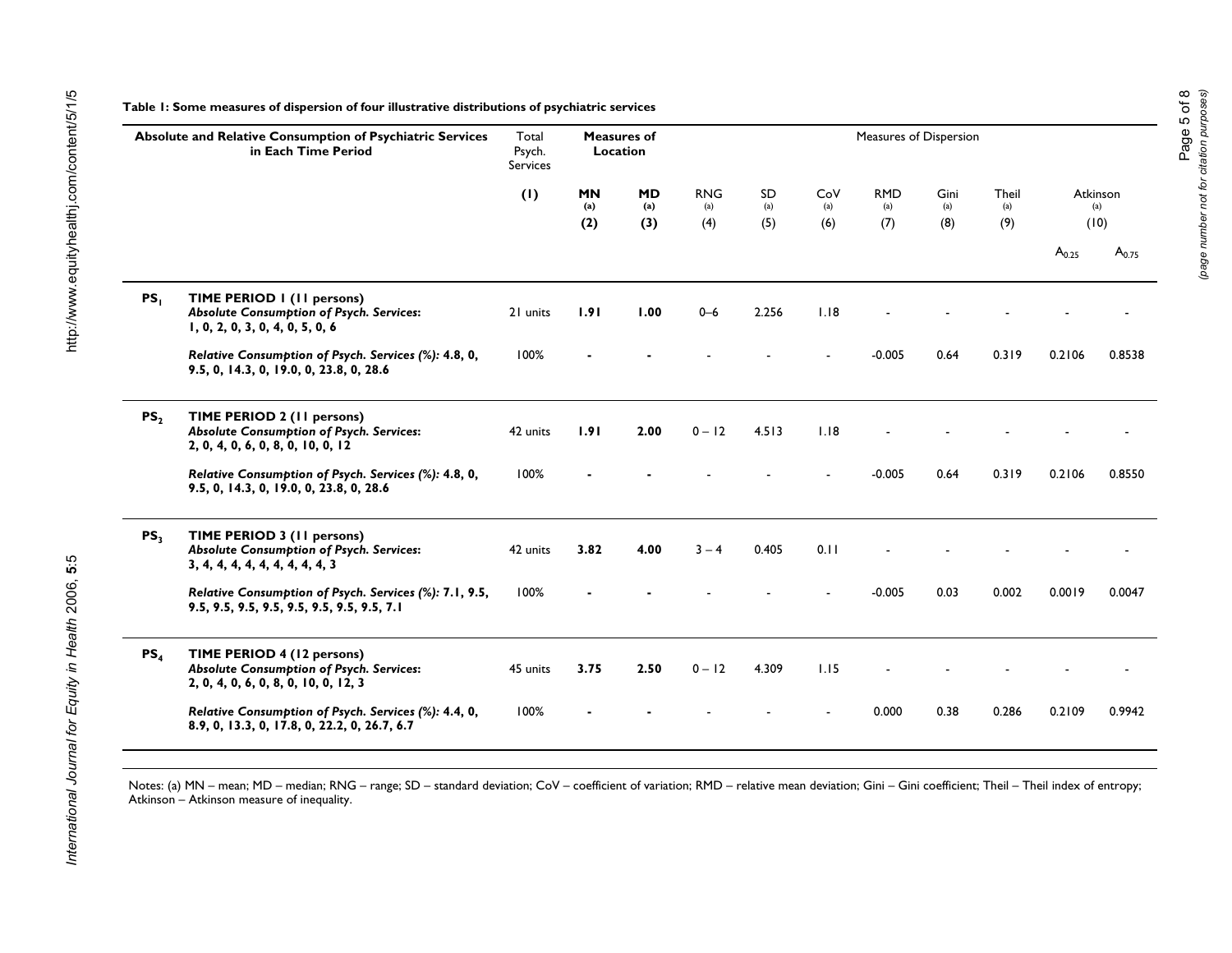

Figure 1 Lorenz Curves for illustrative data on four distributions of psychiatric services

tial welfare gains from redistribution of the variable under study.

The two values of ε represent a somewhat high value (relevant where aversion to inequality is relatively high) and a somewhat low value of ε (relevant where aversion to inequality is relatively low). In regard to various possible values of ε, the "leaky bucket" mental experiment, devised by Atkinson, illustrates the meaning of ε [18,20]. Measured inequality is greater the higher is the value of ε and the magnitude of a welfare gain is greater the larger the value of ε, and also the more unequal is the distribution at the *status quo*.

Figure 1 shows four Lorenz curves for the four distributions of psychiatric services,  $PS_1$ ,  $PS_2$ ,  $PS_3$  and  $PS_4$ , where the cumulative percentage of total psychiatric services with the cumulative percentage of the population, ranked from "lowest" to "highest". The diagonal depicts a perfectly equal distribution of psychiatric services. The line of perfect inequality corresponds with the (right-hand) yaxis and the x-axis, i.e. it is  $_{+}$ -shaped. Thus, the degree of inequality of the four distributions lies between perfect equality and perfect inequality.

When the distributions in Table 1 and Figure 1 are examined in order to measure the degree of equality in these distributions, one observes that  $PS_{t=3}$  is the most equal distribution on the basis of all the measures, except the relative mean deviation. Note that the Gini coefficient, the entropy index and both Atkinson measures  $(A<sub>0.25</sub>$  and

 $A_{0.75}$ ) for PS<sub>t = 3</sub> are almost zero. Note also that the Lorenz curve for  $PS_{t=3}$  is closest to the Line of Equality and is wholly above the other three Lorenz curves. The Lorenz curves for  $PS_{t=1}$  and  $PS_{t=2}$  coincide, as expected. However, the Lorenz curves for  $PS_{t=1}$  and  $PS_{t=2}$  merge or intersect with the Lorenz curve for  $PS_4$ . This suggests that  $PS_{t=4}$  is more equal at lower levels of consumption of psychiatric services but that the extent of inequality occurring at higher levels of consumption for  $PS_{t=1}$ ,  $PS_{t=2}$  and  $PS_{t=4}$  is approximately equivalent.

Note also that a disparity exists between the Gini coefficient and the other measures: the Gini coefficients for  $PS<sub>t</sub>$  $=$  1, PS<sub>t = 2</sub> and PS<sub>t = 4</sub>indicate relatively large differences in the degree of inequality in those distributions, while similar degrees of inequality are not reflected in either Theil's entropy index or the Atkinson measures.

All the measures of inequality in Table 1 and Figure 1 (except the relative mean deviation) confirm the visual observation of the data: that the relative distribution of  $PS<sub>3</sub>$  is a nearly equal distribution, and is more equal than the other three distributions. (If these data were samples, then no statistical significance could be attached to such a conclusion, as standard errors and confidence intervals are not available. However, these data are complete enumerations, of populations of 11 persons, and 12 persons.) However, the relative mean deviation "tells" a different equality "story":  $PS_{t=1}$ ,  $PS_{t=2}$  and  $PS_{t=3}$  are equal in terms of relative distribution.

#### **Discussion**

The discussions of "equality" versus "equity" here do not enter into the deep debates and dialogues about which inequalities are unfair and should be considered inequities. Our purpose is somewhat simpler: to seek to infuse those discussions with empirical content, by encouraging the measurement of inequality. A comprehensive account of equity, or distributive justice, in health (including the contributions of ethicists, philosophers and public health professionals) is available [31].

It is important to realise that the measurements of inequality above are provided in the absence of data about mental health status, or of any other factors that may be relevant to the level of inequality. In other words, only univariate measures of inequality are provided here. The multivariate factors that explain psychiatric services utilisation rates are not considered in these measures. Thus, in the absence of such data, it is not possible to draw strong inferences about the nature of the equality reported above.

Inferences about the fairness of the distributions are inappropriate. For example, the distribution  $PS_{t} = 3$ , while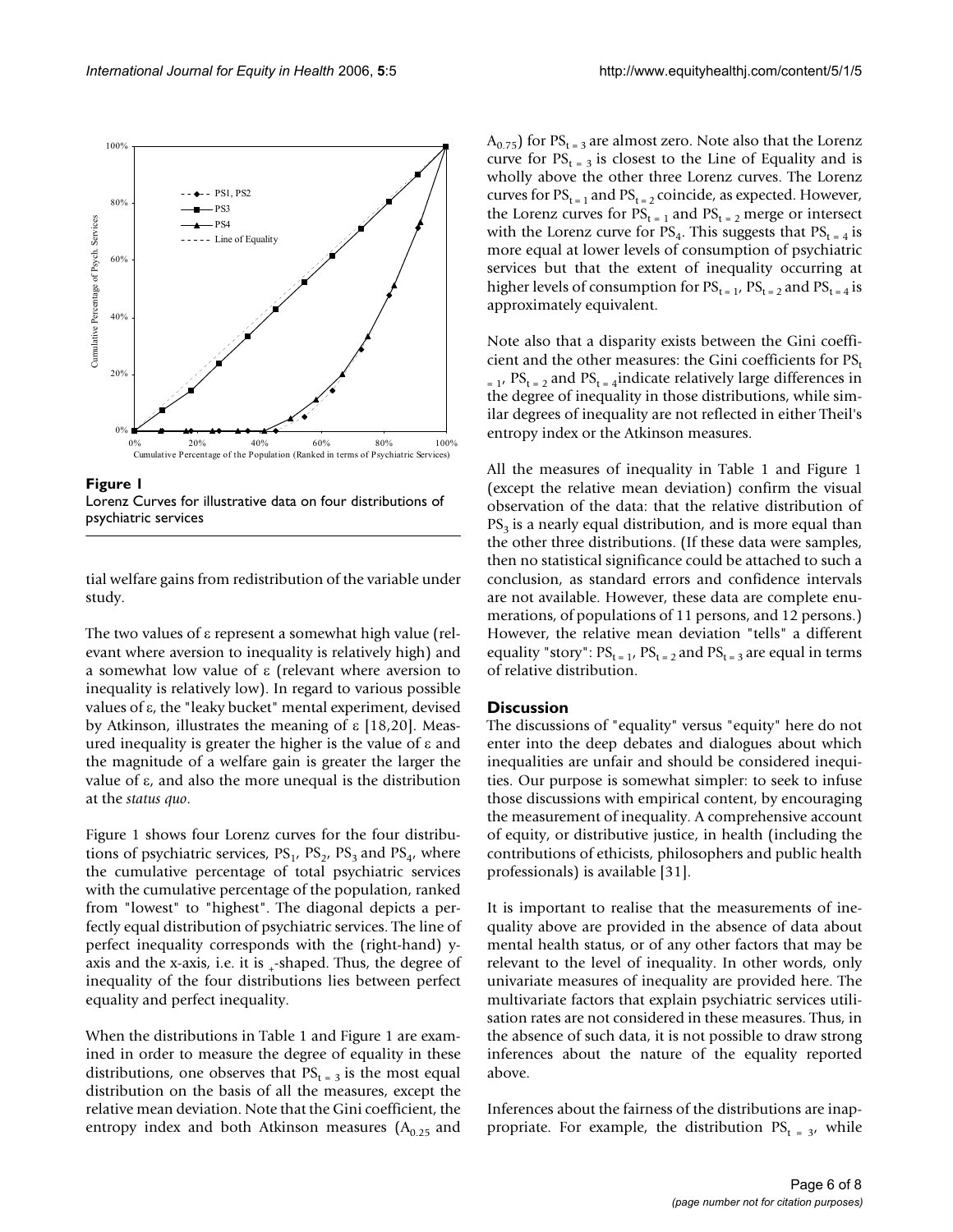appearing to be more equal, may not be fairer, in the absence of data about medical diagnoses for the individuals in that population.  $PS_{t=1}$ ,  $PS_{t=2}$  and  $PS_{t=4}$  may actually be more equal and fairer distributions of services, if the increase in service use is associated with increments of reducing levels of mental health. However, if distributions,  $PS_{t=1}$ ,  $PS_{t=2}$ ,  $PS_{t=3}$  and  $PS_{t=4}$ , refer to populations of uniform mental health status, then these Lorenz curve enrich our insight into the nature of the inequality.

Which of the above measures is the "correct" measure? That question is answered by emphasising again that value judgments exist with all measures. Consider, for example, the coefficient of variation. This measure values all reductions in inequality equally. That is, in the context of income, a transfer between time period 1 and time period 2 from a millionaire to a semi-millionaire is equally weighted as a transfer of the same amount from a millionaire to the poorest person during the two time periods. All indexes of inequality interpret the magnitude of equality in such a transfer differently, and there are limitations with each measure. Recall that it is not possible to interpret intersecting Lorenz curves. Furthermore, the value of a Gini co-efficient is more sensitive to changes in the middle of the income distribution than to changes in the lower or higher tails of the same distribution. More detailed discussions of the properties of inequality measures are available [7,18,20].

Thus, it is desirable in inequality measurement to employ several measures, subject to the constraints of data. Doing so also makes inequality rankings explicit. Summary statistics can produce conflicting inequality rankings, a point that has been shown repeatedly in the income distribution literature. See Atkinson's elegant illustration concerning the income distribution of seven advanced and five developing countries [16]. He provides 66 pair-wise comparisons, not only with summary statistics, but also with Lorenz curves, Gini coefficients and coefficients of variation, and finally Atkinson measures with three assumptions of ε. He reveals differing rankings in terms of inequality from those measures.

The point of these discussions is this: it is often important in measuring inequality to report several measures/ indexes, within the constraints of the data available, and to examine the strengths and weaknesses of each measure. In so doing, the nature of the inequality is depicted more accurately, and one can weigh equity judgements more wisely, than is possible by emphasising any single measure of inequality.

# **Conclusion**

Equality and equity are not interchangeable terms. Conceptually, they are dissimilar and the techniques that provide evidence about each of these contrasting aspects of distributions are not the same. Discussion of various distributions of health sector variables has resounded "loud and long", both at the time of the formation of Welfare State policies after World War II, and again towards the end of the twentieth century. However, in Australia the body of empirical evidence about distribution in the health sector is minute, the terms "equality" and "equity" are used interchangeably at times, and the issues are often discussed in the absence of empirical evidence.

This paper has been concerned with how to provide useful empirical evidence about one distribution in the health sector, that of psychiatric services, although applications throughout the entire health sector are possible. The paper has demonstrated the usefulness of standard economic concepts and techniques in distribution measurement. Measurement of inequality involves measuring both the location of a distribution, such as the mean, the median and so forth, and measuring the dispersion of the distribution in terms of "univariate" measures, such as the standard deviation, the coefficient of variation, the Gini coefficient, the Lorenz curve, along with welfare-based measures, such as Atkinson's measure. So-called bivariate measures do not measure the distribution *per se*.

It is important to apply several measures of equality to a data set, when measuring distributions. Applying only a single measure of inequality may produce misleading results because different value judgements underlie every measure. Economic concepts are attached to all statistical measures and, when comparing distributions at differing places or through time, a "raft" of measures should be applied in order to measure and present the distributions fully from various angles and value judgements.

Measuring the equality of a distribution of psychiatric services is an exercise in descriptive economics. It is thus just one aspect of examining distributional issues. This paper used some simple data to illustrate the measurement of distributions of psychiatric services. Some of these distributions were determined to be relatively more equal. Of course, relatively equal distributions of psychiatric services are not necessarily equitable, nor are relatively unequal distributions equitable. Evidence about mental health status, age, gender, location, income or such information as is relevant in judging equity, would be required for such conclusions.

# **Acknowledgements**

The authors would like to acknowledge with gratitude the helpful comments of two anonymous referees.

#### **References**

1. Leeder SR: **[Achieving Equity in the Australian Healthcare Sys](http://www.ncbi.nlm.nih.gov/entrez/query.fcgi?cmd=Retrieve&db=PubMed&dopt=Abstract&list_uids=14583078)[tem.](http://www.ncbi.nlm.nih.gov/entrez/query.fcgi?cmd=Retrieve&db=PubMed&dopt=Abstract&list_uids=14583078)** *Medical Journal of Australia* 2003, **179(4, Nov. 3):**475-478.